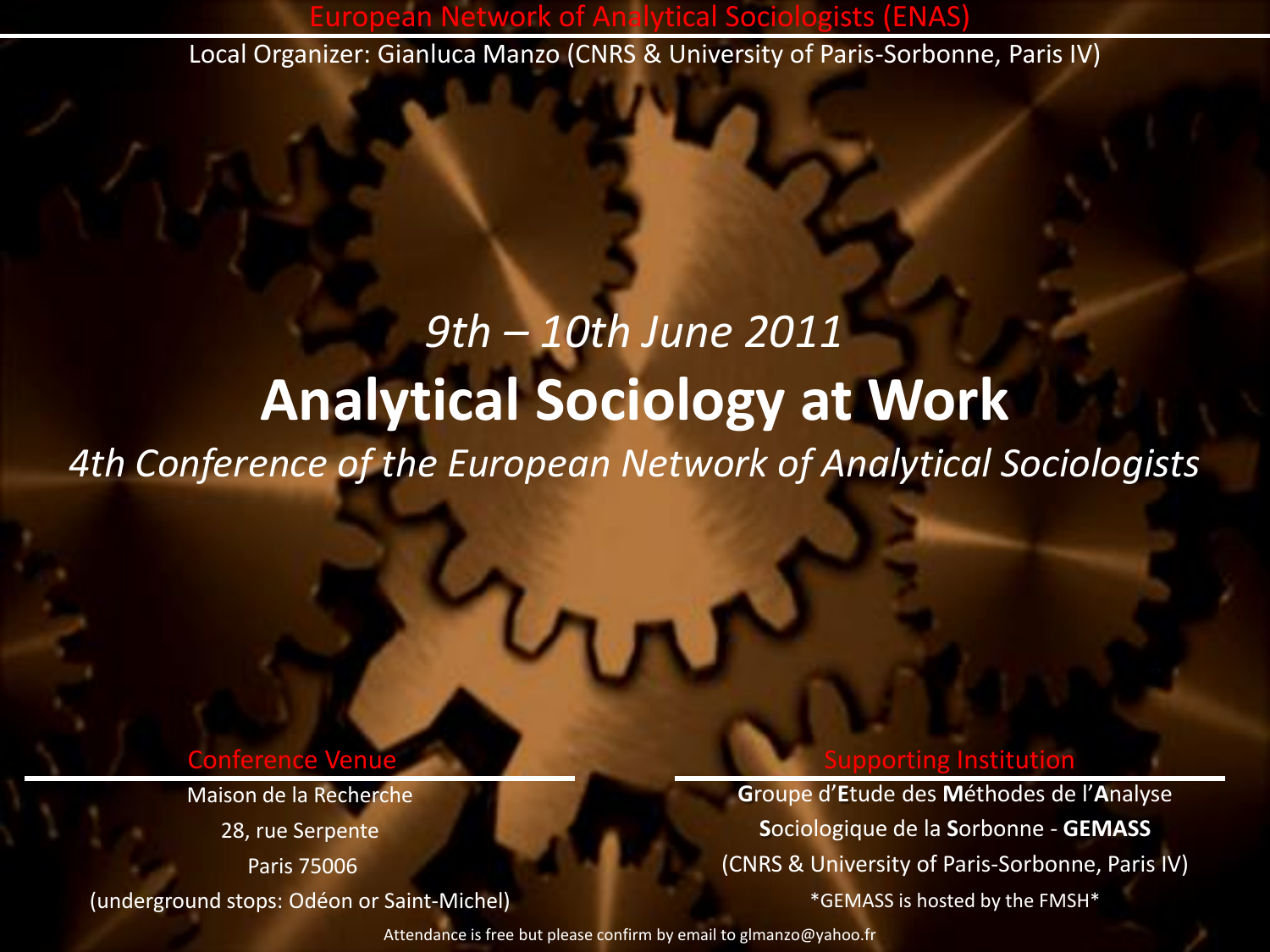#### **Analytical Sociology at Work – 9 th and 10th of June**

## **Plenary and Parallel Session Overview**

|                 | 9th of June                                      |                                                                                | 10th of June                                      |                                                                    |
|-----------------|--------------------------------------------------|--------------------------------------------------------------------------------|---------------------------------------------------|--------------------------------------------------------------------|
| 9.30            | Welcome (room 35)                                |                                                                                |                                                   |                                                                    |
| $10.00 - 11.00$ | Keynote address (room 35)<br><b>Coffee Break</b> |                                                                                | Keynote address (room 223)                        |                                                                    |
|                 |                                                  |                                                                                | <b>Coffee Break</b>                               |                                                                    |
|                 | Room 35                                          | <b>Room 323</b>                                                                | <b>Room 223</b>                                   | <b>Room 421</b>                                                    |
| $11.30 - 12.30$ | <b>Group Formation</b><br>and Dissolution        | Analytical<br>Sociology and<br><b>Other Theoretical</b><br><b>Perspectives</b> | ssion<br><b>Norm</b><br>Enforcement               | <b>Session 8</b><br>Individual and<br>Collective<br>Intentionality |
|                 | Lunch                                            | Lunch                                                                          |                                                   |                                                                    |
| $14.30 - 16.00$ | <b>Sessi</b><br>Organization<br><b>Dynamics</b>  | Session 4<br><b>Levels of Analysis</b><br>and Sociological<br>Explanation      | n 9<br><b>Online Community</b><br><b>Dynamics</b> | <b>Session 10</b><br><b>Explaining</b><br><b>Historical Events</b> |
|                 | <b>Coffee Break</b>                              |                                                                                | <b>Coffee Break</b>                               |                                                                    |
| $16.30 - 18.00$ | Cooperative<br><b>Behaviours</b>                 | ession 6<br><b>Trust and</b><br>Interpersonal<br><b>Comparisons</b>            | <b>Closing Round Table</b>                        |                                                                    |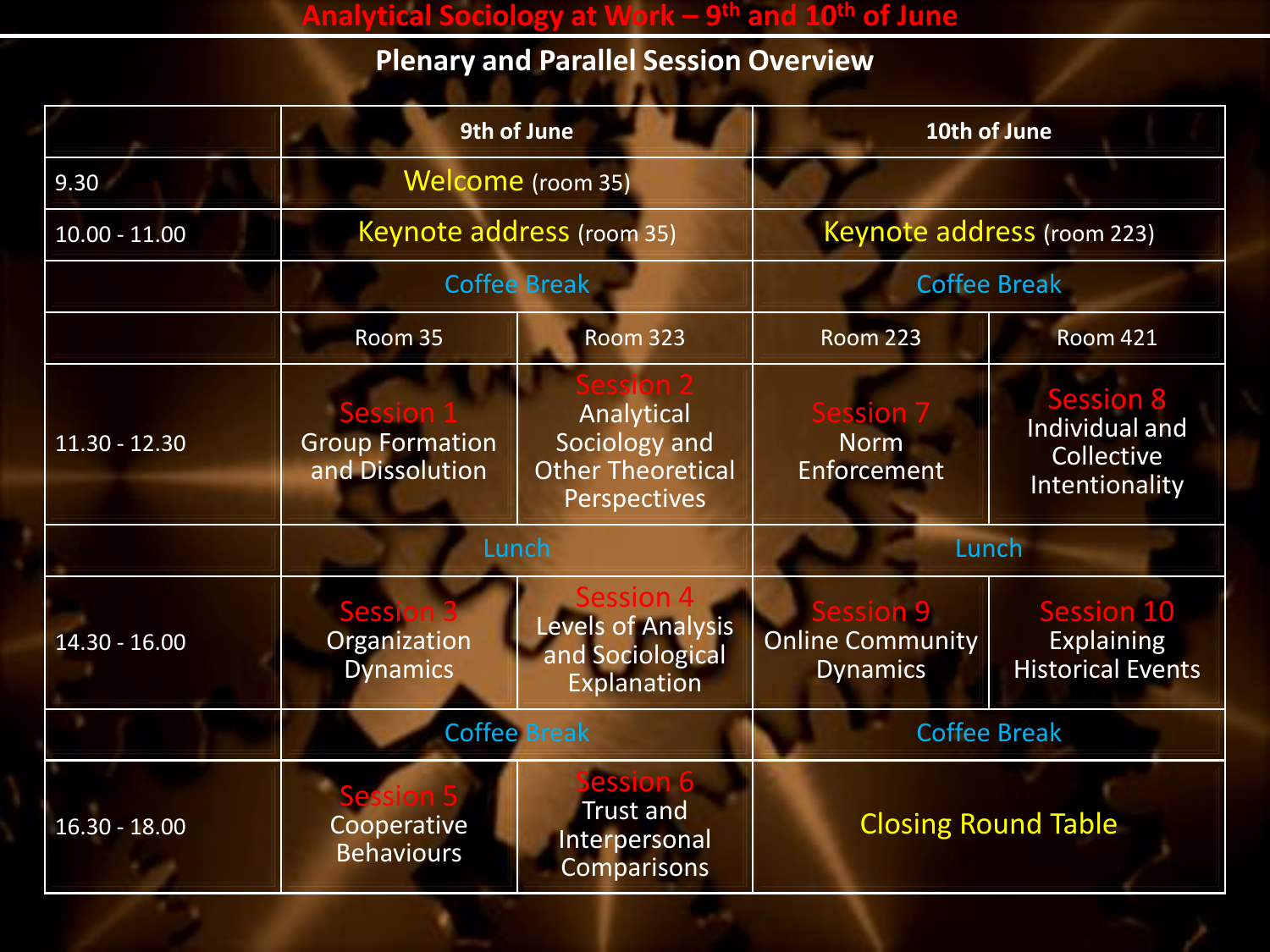### **Analytical Sociology at Work - 9th of June (morning)**

9.30 - **Welcome** *Gianluca Manzo* (CNRS & University of Paris-Sorbonne, Paris IV)

10.00 - 11.00 - **Keynote Address** Generating the Autism Epidemic, *Peter Bearman* (Columbia University) & *Ka-Yuet Liu* (Columbia University)

> 11.30 - 12.30 session 1: **Group Form** Chair: *Sandra Gonzalez-Bailon* (University of Oxford)

Liability to Rupture: Homophily and Group Formation in Signed Structures *Peter Abell* (London School of Economics & Copenhagen Business School)

Emergence of Homophily: A Micro-mechanism Approach Applied to Same-sex Friendships in Scandinavian Schools *Thomas Grund* (University of Oxford)

11.30 - 12.30 session 2: **Analytical Sociology and Other T** Chair: *Pierre Demeulenaere* (University of Paris-Sorbonne, Paris IV)

Theoretical Models and Empirical Research: Lessons from Rational Choice Theory *Clemens Kroneberg* (University of Mannheim)

Reassembling the Dissected Social: Is Bruno Latour an Ally or an Enemy to Analytical Sociology? *Radim Madara* (Masaryk University)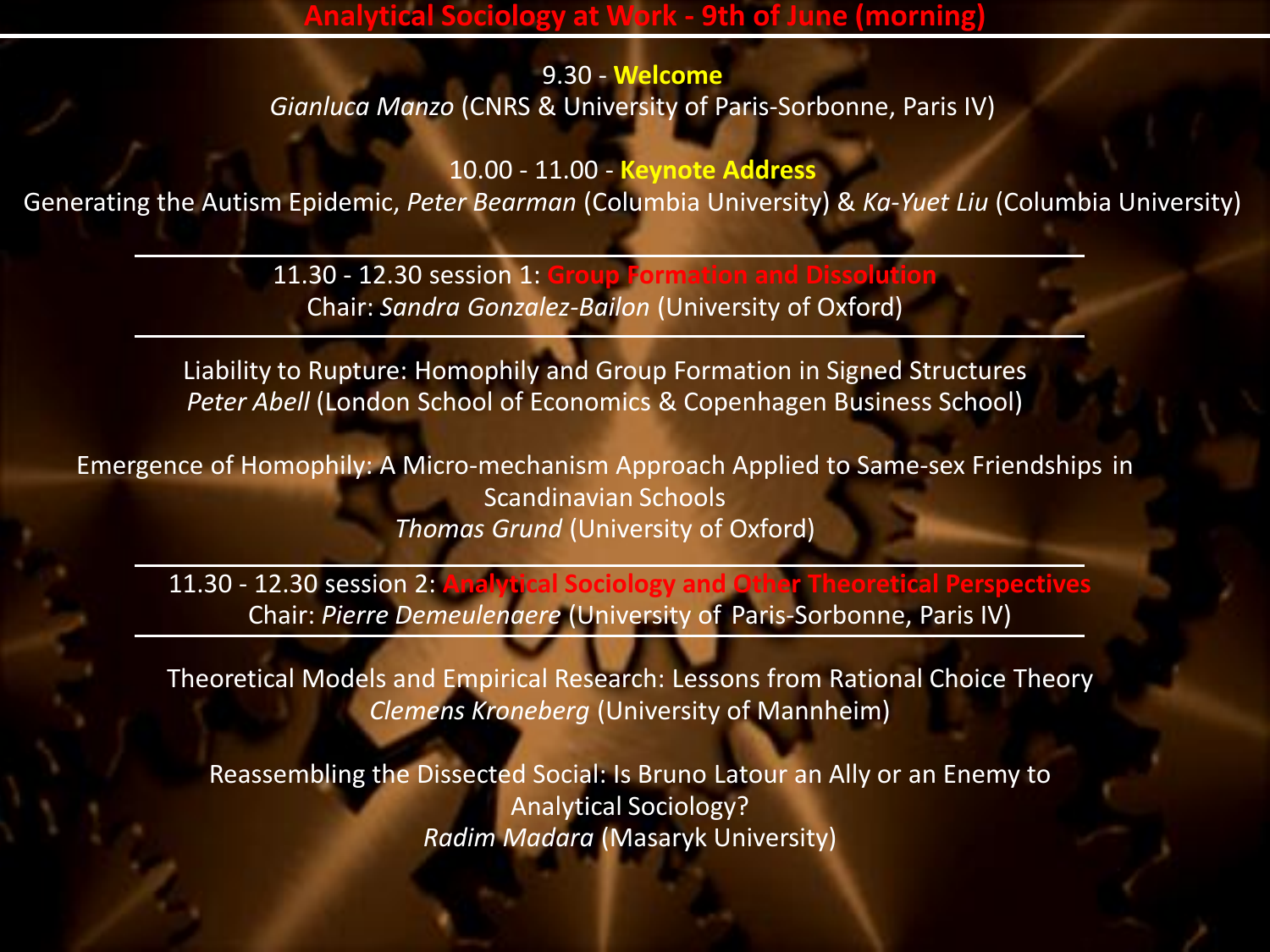14.30 - 16.00 session 3: **Organization Dynamics** Chair: *Peter Hedström* (University of Oxford)

Why and How Culture Matters in Community Interorganizational Structure *Moses Boudourides* (University of Patras)

The Duality of Organizations and Audiences: A Conceptual Insight, a Measure, an Empirical Illustration, and Simulation Results *Balazs Kovács* (Unversity of Lugano)

Referral Network and Discrimination *Karoly Takács* (Corvinus University of Budapest), *Flaminio Squazzoni* (University of Brescia) & *Giangiacomo Bravo* (University of Torino)

> 14.30 - 16.00 session 4: **Levels of Analysis and Sociological Explanation** Chair: *José Antonio Noguera* (Autonomous University of Barcelona)

Dissecting the Micro/macro Transition *Pierre Demeulenaere* (University of Paris-Sorbonne, Paris IV)

A Mechanism-Based Coordination Theory of Price Behavior: Explaining the Bubble *John Chandler Johnson* (Stanford University)

> From Levels to Scales – Rethinking the Micro-macro Issue *Petri Ylikoski* (University of Helsinki)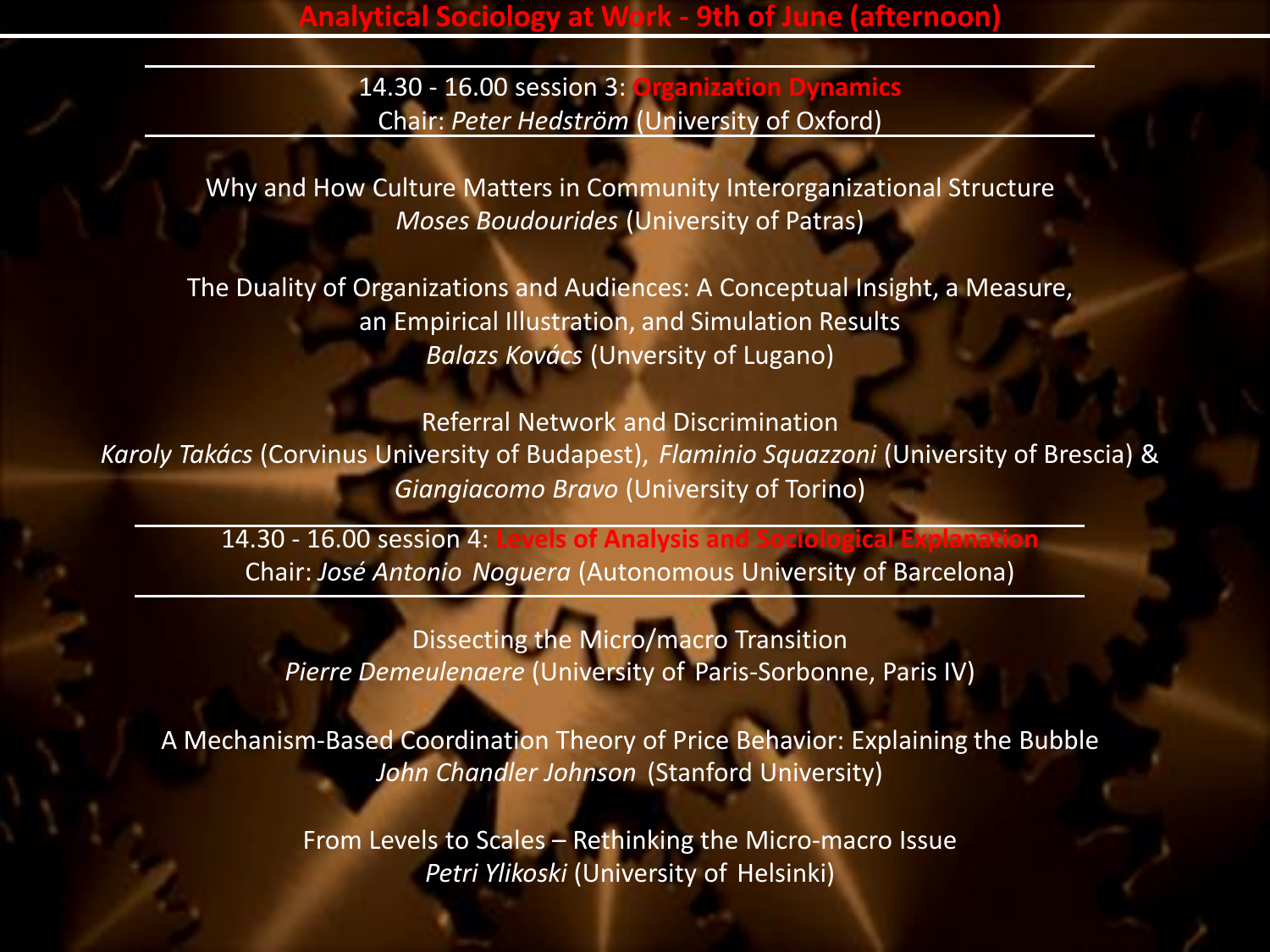**Analytical Sociology Corresponsi** 

16.30 - 18.00 session 5 : **Cooperative Behaviours** Chair: *Flaminio Squazzoni* (University of Brescia)

Centralized Sanctioning and Legitimacy in Public Goods Provision: Evidence from a "Lab-in-the-Field" Experiment in Uganda *Delia Baldassarri* (Princeton University)

Comparing Consequences of Carrots and Sticks on Cooperation in Repeated Public Good Games *Davide Barrera* (University of Torino)

Implementing Sanctions in the Public Good Game: The Effect of Individual and Collective Decision Rules *Nynke van Miltenburg* (Utrecht University)

> 16.30 - 18.00 session 6 : **Trust and Interpersonal Comparisons** Chair: *Elizabeth Bruch* (University of Michigan)

Trust among the Untrustworthy: Evidence from Neapolitan and Russian Mafia Groups *Paolo Campana* (University of Oxford) & *Federico Varese* (University of Oxford)

Why Do we Observe Reference-group Effects of Income? – A Behavioural Explanation *John Fahlander* (University of Oxford)

Friends in Misdeeds are Friends Indeed *Jennifer Flashman* (University of Oxford) & *Diego Gambetta* (University of Oxford)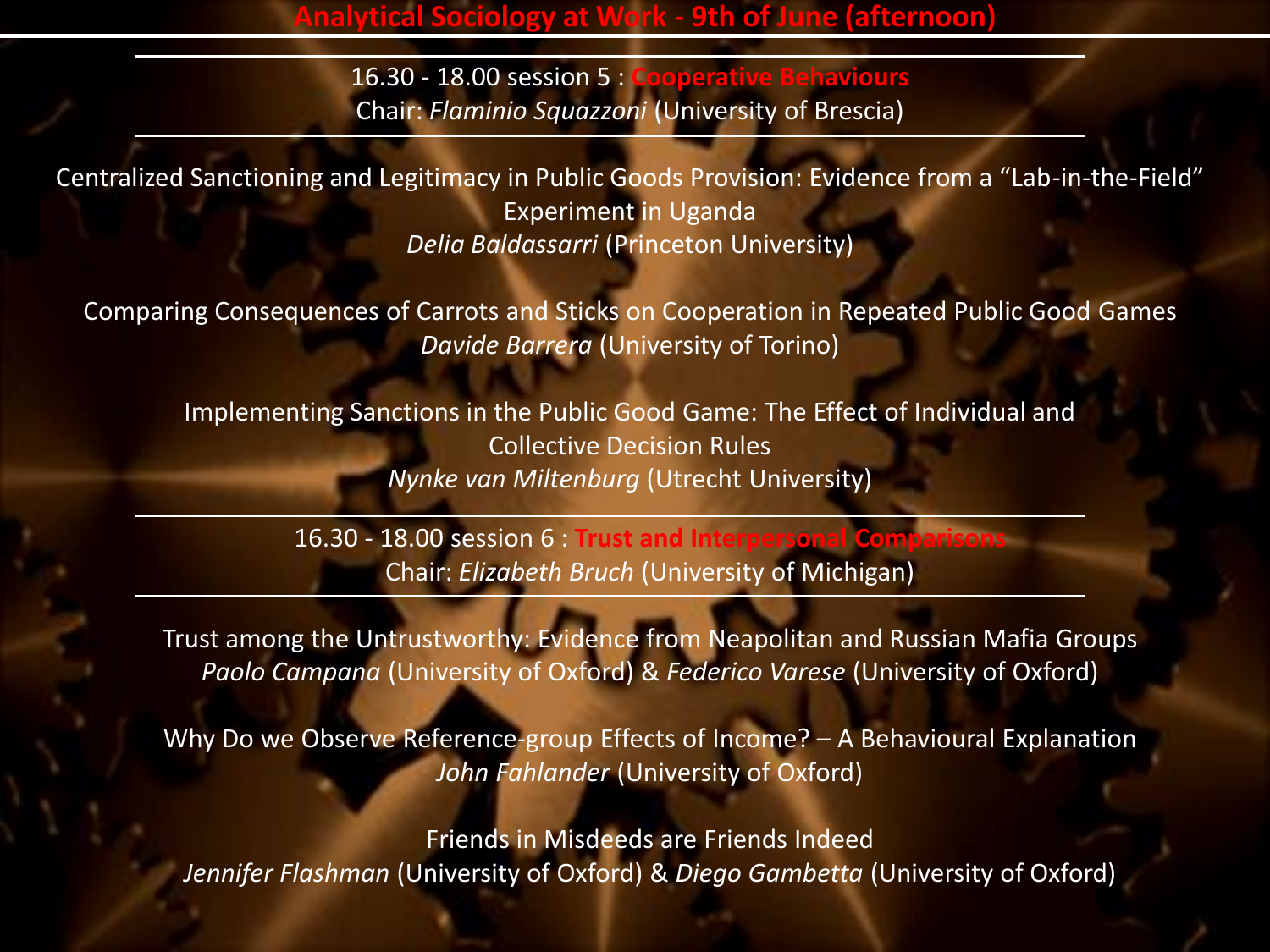10.00 - 11.00 - **Keynote Address**

Nation building and ethic closure. A negotiation model and some evidence from an analysis of a global dataset

*Andreas Wimmer* (University of California, Los Angeles)

11.30 - 12.30 session 7: **Norm England** Chair: *Clemens Kroneberg* (University of Mannheim)

Is There an Informative Function of Law? An On-Line Experimental Test *Jordi Tena-Sánchez* (Autonomous University of Barcelona) & *Francisco José León* (University of Girona)

> Why People Follow and Breach Rules of Conduct. A Situational Action Theory *Per-Olof Wikström* (University of Cambridge)

11.30 - 12.30 session 8: **Individual and Collective Intentionality** Chair: *Filippo Barbera* (University of Torino)

Unintentional and Intentional Social Mechanisms: Commitments and Entrapments in Social Life *Alban Bouvier* (Institut Jean Nicod, CNRS/ENS/EHESS, Paris)

> Collective Intentionality and Methodological Individualism: How Are They Compatible (and Why Analytical Sociologists Should Care about It)? *José Antonio Noguera* (Autonomous University of Barcelona)